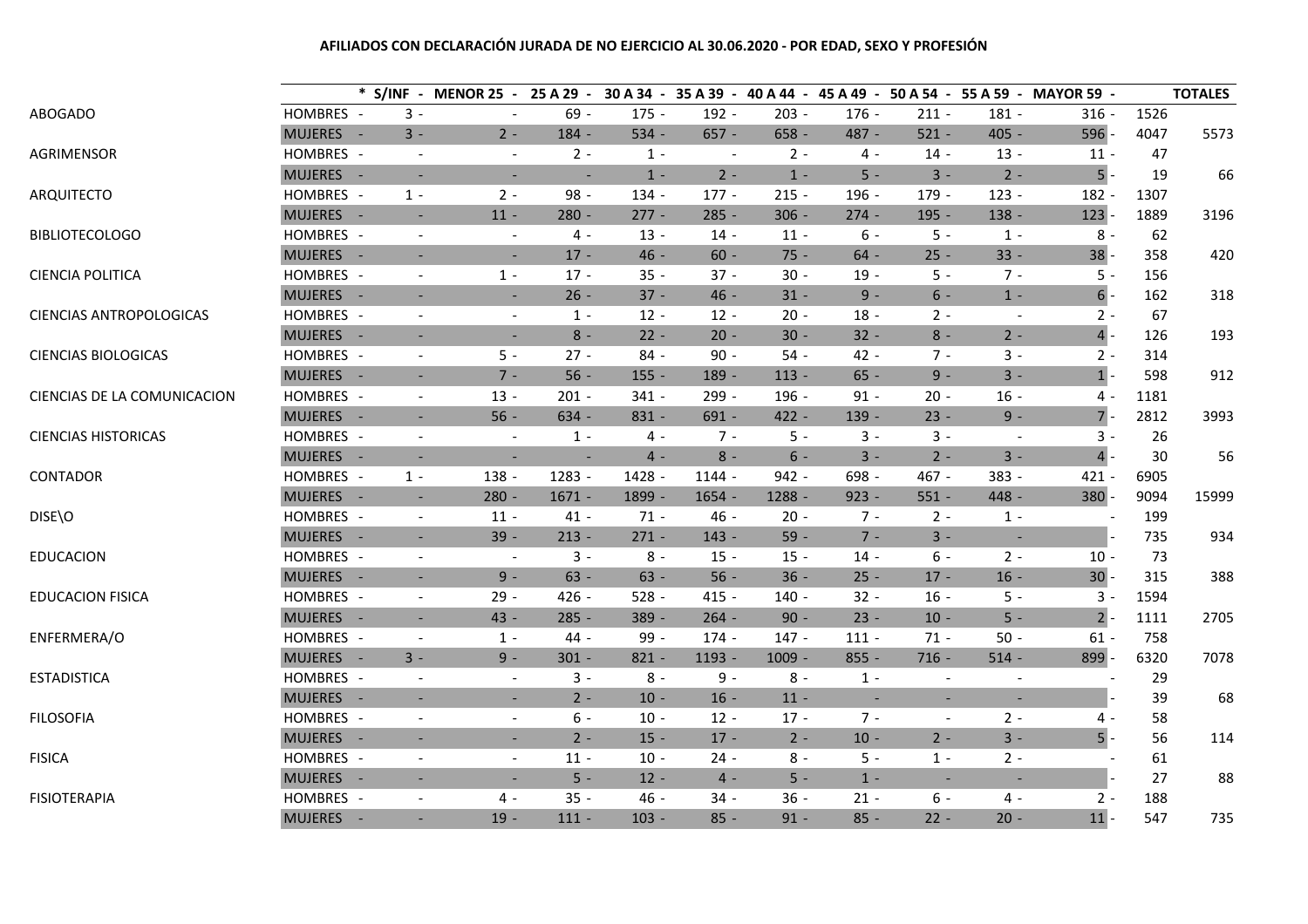# **AFILIADOS CON DECLARACIÓN JURADA DE NO EJERCICIO AL 30.06.2020 - POR EDAD, SEXO Y PROFESIÓN**

|                             |           |       | * S/INF - MENOR 25 - 25 A 29 - 30 A 34 - 35 A 39 - 40 A 44 - 45 A 49 - 50 A 54 - 55 A 59 - MAYOR 59 - |                          |                          |                          |                          |                          |                          |                          |         |      | <b>TOTALES</b> |
|-----------------------------|-----------|-------|-------------------------------------------------------------------------------------------------------|--------------------------|--------------------------|--------------------------|--------------------------|--------------------------|--------------------------|--------------------------|---------|------|----------------|
| <b>FONOAUDIOLOGIA</b>       | HOMBRES - |       | $\sim$                                                                                                | $\sim$                   |                          |                          | $\blacksquare$           | $\overline{\phantom{a}}$ |                          |                          |         |      |                |
|                             | MUJERES - |       | $3 -$<br>$\blacksquare$                                                                               | $6 -$                    | $11 -$                   | $12 -$                   | $14 -$                   | $12 -$                   | $2 -$                    | $\blacksquare$           | $4 -$   | 64   | 64             |
| <b>GEOGRAFIA</b>            | HOMBRES - |       | $\overline{\phantom{a}}$<br>$\overline{\phantom{a}}$                                                  | $1 -$                    | $3 -$                    | 4 -                      | $1 -$                    | $2 -$                    | $\overline{\phantom{a}}$ |                          |         | 11   |                |
|                             | MUJERES - |       | ٠<br>$\overline{\phantom{a}}$                                                                         | $3 -$                    | $1 -$                    | $3 -$                    |                          | ٠                        | $\blacksquare$           | $\overline{\phantom{a}}$ | $1$ -   | 8    | 19             |
| <b>GEOLOGIA</b>             | HOMBRES - |       | $\overline{\phantom{a}}$<br>$\overline{\phantom{a}}$                                                  | $4 -$                    | $7 -$                    | $6 -$                    | $8 -$                    | $5 -$                    | $\overline{\phantom{a}}$ | $\overline{\phantom{a}}$ |         | 30   |                |
|                             | MUJERES - |       | ٠<br>$\overline{\phantom{a}}$                                                                         | $6 -$                    | $4 -$                    | $4 -$                    | $10 -$                   | $1 -$                    | $\blacksquare$           | $1 -$                    |         | 26   | 56             |
| <b>HUMANIDADES</b>          | HOMBRES - |       | $1 -$<br>$\overline{\phantom{a}}$                                                                     | $2 -$                    | $3 -$                    | $2 -$                    | $3 -$                    | $\overline{\phantom{a}}$ | $\sim$                   |                          |         | 11   |                |
|                             | MUJERES - |       | $\overline{\phantom{a}}$<br>$\overline{\phantom{a}}$                                                  | $1 -$                    | $2 -$                    | $6 -$                    | $6 -$                    | $1 -$                    | $1 -$                    | $\overline{\phantom{a}}$ | $1$ -   | 18   | 29             |
| <b>INGENIERO AGRONOMO</b>   | HOMBRES - | $3 -$ | $7 -$                                                                                                 | $285 -$                  | $400 -$                  | $263 -$                  | $264 -$                  | $302 -$                  | $221 -$                  | $279 -$                  | 638 -   | 2662 |                |
|                             | MUJERES - |       | $10 -$<br>$\overline{\phantom{a}}$                                                                    | $133 -$                  | $141 -$                  | $79 -$                   | $126 -$                  | $142 -$                  | $106 -$                  | $105 -$                  | $183 -$ | 1025 | 3687           |
| <b>INGENIERO CIVIL</b>      | HOMBRES - |       | $2 -$<br>$\overline{\phantom{a}}$                                                                     | 49 -                     | $58 -$                   | 79 -                     | $63 -$                   | $44 -$                   | $66 -$                   | $76 -$                   | $95 -$  | 532  |                |
|                             | MUJERES - |       | $\overline{\phantom{a}}$<br>$\overline{\phantom{a}}$                                                  | $33 -$                   | $43 -$                   | $48 -$                   | $41 -$                   | $15 -$                   | $29 -$                   | $26 -$                   | $11 -$  | 246  | 778            |
| <b>INGENIERO INDUSTRIAL</b> | HOMBRES - | $1 -$ | $18 -$                                                                                                | 454 -                    | $777 -$                  | 799 -                    | 692 -                    | 559 -                    | $402 -$                  | $373 -$                  | $359 -$ | 4434 |                |
|                             | MUJERES - | $1 -$ | $8 -$                                                                                                 | $138 -$                  | $218 -$                  | $190 -$                  | $174 -$                  | $171 -$                  | $162 -$                  | 193 -                    | $85 -$  | 1340 | 5774           |
| LABORATORIO CLINICO         | HOMBRES - |       | $1 -$<br>$\overline{\phantom{a}}$                                                                     | $12 -$                   | $24 -$                   | $25 -$                   | $17 -$                   | $12 -$                   | $8 -$                    | $3 -$                    | $1 -$   | 103  |                |
|                             | MUJERES - |       | $14 -$<br>$\sim$                                                                                      | $94 -$                   | $130 -$                  | $124 -$                  | $111 -$                  | $102 -$                  | $28 -$                   | $10 -$                   | 3       | 616  | 719            |
| <b>LETRAS</b>               | HOMBRES - |       | $\overline{\phantom{a}}$<br>$\overline{\phantom{a}}$                                                  | 4 -                      | $7 -$                    | $12 -$                   | $4 -$                    | $5 -$                    | $1 -$                    |                          |         | 33   |                |
|                             | MUJERES - |       | $\blacksquare$<br>$\blacksquare$                                                                      | $4 -$                    | $6 -$                    | $15 -$                   | $18 -$                   | $14 -$                   | $1 -$                    | $3 -$                    | $10 -$  | 71   | 104            |
| LINGUISTICA                 | HOMBRES - |       | $\overline{\phantom{a}}$<br>$\overline{\phantom{a}}$                                                  | 3 -                      | $\overline{\phantom{a}}$ | $2 -$                    | $3 -$                    | $2 -$                    | $\sim$                   | $\overline{\phantom{a}}$ | $1 -$   | 11   |                |
|                             | MUJERES - |       | $1 -$<br>$\sim$                                                                                       | $1 -$                    | $7 -$                    | $8 -$                    | $7 -$                    | $7 -$                    | $3 -$                    | $3 -$                    | $4$ -   | 41   | 52             |
| <b>MARKETING</b>            | HOMBRES - |       | $\overline{\phantom{a}}$<br>$\overline{\phantom{a}}$                                                  | $7 -$                    | $41 -$                   | $39 -$                   | $38 -$                   | $27 -$                   | $\sim$                   | $\overline{\phantom{a}}$ |         | 152  |                |
|                             | MUJERES - |       | $\overline{\phantom{a}}$<br>$\blacksquare$                                                            | $23 -$                   | $31 -$                   | $46 -$                   | $60 -$                   | $20 -$                   | $\sim$                   | $\overline{\phantom{a}}$ | $1$ -   | 181  | 333            |
| <b>MATEMATICAS</b>          | HOMBRES - |       | $\overline{\phantom{a}}$<br>$\overline{\phantom{a}}$                                                  | $10 -$                   | $16 -$                   | $21 -$                   | $5 -$                    | $7 -$                    | $\blacksquare$           | $\overline{a}$           | $2 -$   | 61   |                |
|                             | MUJERES - |       | $\blacksquare$<br>$\overline{\phantom{a}}$                                                            | $5 -$                    | $9 -$                    | $9 -$                    | $6 -$                    | $1 -$                    | $\blacksquare$           |                          |         | 30   | 91             |
| <b>MEDICO</b>               | HOMBRES - | $8 -$ | $1 -$                                                                                                 | $74 -$                   | $153 -$                  | $150 -$                  | $152 -$                  | $152 -$                  | 190 -                    | $267 -$                  | 728 -   | 1875 |                |
|                             | MUJERES - | $4 -$ | $7 -$                                                                                                 | $233 -$                  | $336 -$                  | $350 -$                  | $354 -$                  | $265 -$                  | $356 -$                  | $384 -$                  | $853 -$ | 3142 | 5017           |
| NEUMOCARDIOLOGIA            | HOMBRES - |       | $\overline{\phantom{a}}$<br>$\overline{\phantom{a}}$                                                  | $2 -$                    | $4 -$                    | $12 -$                   | $6 -$                    | $4 -$                    | $2 -$                    | $1 -$                    | $2 -$   | 33   |                |
|                             | MUJERES - |       | $4 -$<br>$\overline{\phantom{a}}$                                                                     | $23 -$                   | $22 -$                   | $17 -$                   | $16 -$                   | $7 -$                    | $12 -$                   | $5 -$                    | $6 -$   | 112  | 145            |
| NUTRICIONISTA               | HOMBRES - |       | $\overline{\phantom{a}}$<br>$\overline{\phantom{a}}$                                                  | $20 -$                   | $36 -$                   | $23 -$                   | $10 -$                   | $8 -$                    | $3 -$                    | $1 -$                    |         | 101  |                |
|                             | MUJERES - |       | $7 -$<br>$\sim$                                                                                       | $280 -$                  | 494 -                    | $393 -$                  | $287 -$                  | 194 -                    | $47 -$                   | $20 -$                   | $28 -$  | 1750 | 1851           |
| <b>ODONTOLOGO</b>           | HOMBRES - | $1 -$ | $1 -$                                                                                                 | $7 -$                    | $21 -$                   | $25 -$                   | $25 -$                   | $53 -$                   | $61 -$                   | $69 -$                   | 149 -   | 412  |                |
|                             | MUJERES - |       | $1 -$<br>$\overline{\phantom{a}}$                                                                     | $38 -$                   | $71 -$                   | $106 -$                  | $118 -$                  | $141 -$                  | $144 -$                  | $216 -$                  | $251 -$ | 1086 | 1498           |
| <b>OFTALMOLOGIA</b>         | HOMBRES - |       | $\overline{\phantom{a}}$<br>$\overline{\phantom{a}}$                                                  | $\overline{\phantom{a}}$ | $3 -$                    | $1 -$                    | $\overline{\phantom{a}}$ | $\overline{\phantom{a}}$ | $\overline{\phantom{a}}$ | $1 -$                    | $2 -$   | 7    |                |
|                             | MUJERES - |       | $\sim$<br>$\blacksquare$                                                                              | $1 -$                    | $13 -$                   | $5 -$                    | $2 -$                    | $2 -$                    | $1 -$                    | $\blacksquare$           | $1 -$   | 25   | 32             |
| PARTERA                     | HOMBRES - |       | $\blacksquare$<br>$\overline{\phantom{a}}$                                                            | $\overline{\phantom{a}}$ | $\blacksquare$           | $\overline{\phantom{a}}$ | $\blacksquare$           | $\overline{\phantom{a}}$ | $\sim$                   | $\blacksquare$           |         |      |                |
|                             | MUJERES - |       | $1 -$<br>$\sim$                                                                                       | $58 -$                   | $95 -$                   | $69 -$                   | $72 -$                   | $60 -$                   | $22 -$                   | $34 -$                   | $132 -$ | 543  | 543            |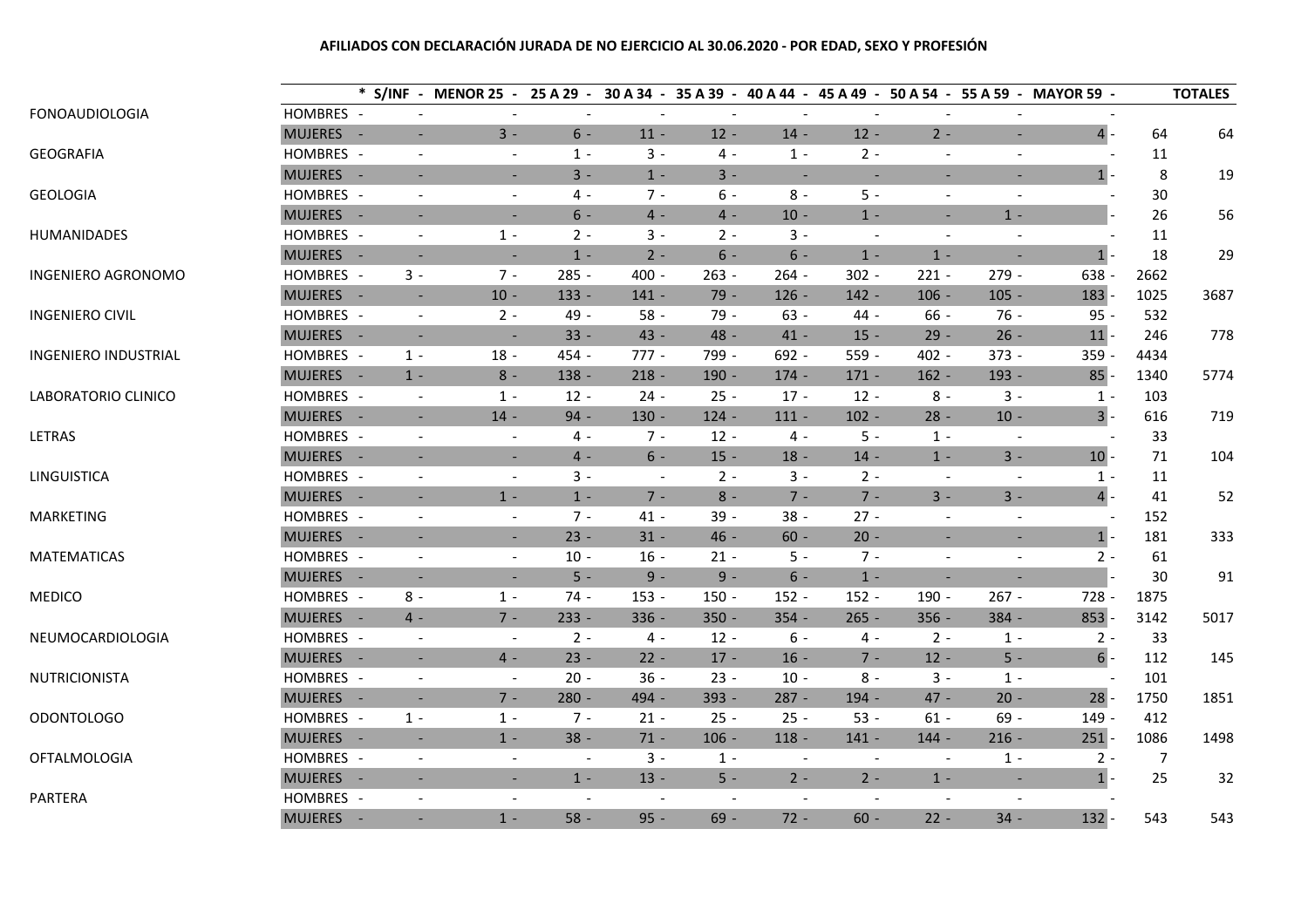# **AFILIADOS CON DECLARACIÓN JURADA DE NO EJERCICIO AL 30.06.2020 - POR EDAD, SEXO Y PROFESIÓN**

|                                |                  |                          | * S/INF - MENOR 25 - 25 A 29 - 30 A 34 - 35 A 39 - 40 A 44 - 45 A 49 - 50 A 54 - 55 A 59 - MAYOR 59 - |                          |                          |                          |                          |                          |                          |                          |                          |       | <b>TOTALES</b> |
|--------------------------------|------------------|--------------------------|-------------------------------------------------------------------------------------------------------|--------------------------|--------------------------|--------------------------|--------------------------|--------------------------|--------------------------|--------------------------|--------------------------|-------|----------------|
| PROCURADOR                     | HOMBRES -        | $\overline{\phantom{a}}$ | $2 -$                                                                                                 | $30 -$                   | $32 -$                   | $27 -$                   | $25 -$                   | $11 -$                   | $46 -$                   | $112 -$                  | $328 -$                  | 613   |                |
|                                | MUJERES -        | $\blacksquare$           | $7 -$                                                                                                 | $65 -$                   | $102 -$                  | $109 -$                  | $83 -$                   | $68 -$                   | $202 -$                  | 383 -                    | $701 -$                  | 1720  | 2333           |
| PROCURADOR S/TITULO            | HOMBRES -        | $3 -$                    | $\blacksquare$                                                                                        | $\blacksquare$           | $\overline{\phantom{a}}$ |                          | $\overline{\phantom{a}}$ | $\overline{\phantom{a}}$ | $\overline{\phantom{a}}$ | $\overline{a}$           | $4 -$                    | 7     |                |
|                                | MUJERES -        | $1 -$                    | $\blacksquare$                                                                                        | $\blacksquare$           | $\overline{\phantom{a}}$ | $\overline{\phantom{a}}$ | $\blacksquare$           | $\overline{\phantom{a}}$ | $\blacksquare$           | $\overline{\phantom{a}}$ | $4 -$                    | 5     | 12             |
| PSICOLOGIA                     | HOMBRES -        | $\overline{\phantom{a}}$ | $10 -$                                                                                                | $142 -$                  | $243 -$                  | $244 -$                  | $162 -$                  | $118 -$                  | $46 -$                   | $17 -$                   | $23 -$                   | 1005  |                |
|                                | MUJERES -        | $\sim$                   | $100 -$                                                                                               | $836 -$                  | 1284 -                   | $1178 -$                 | $1006 -$                 | $736 -$                  | $179 -$                  | $101 -$                  | $95 -$                   | 5515  | 6520           |
| PSICOMOTRICIDAD                | HOMBRES -        | $\overline{\phantom{a}}$ | $\blacksquare$                                                                                        | $2 -$                    | $4 -$                    | $2 -$                    | $1 -$                    | $2 -$                    | $1 -$                    | $\overline{\phantom{a}}$ |                          | 12    |                |
|                                | MUJERES -        | $\blacksquare$           | $6 -$                                                                                                 | 149 -                    | 198 -                    | $112 -$                  | $54 -$                   | $20 -$                   | $9 -$                    | $5 -$                    | $2$ -                    | 555   | 567            |
| PSICOPEDAGOGIA                 | HOMBRES -        | $\overline{\phantom{a}}$ | $\overline{\phantom{a}}$                                                                              | $\overline{\phantom{a}}$ | $\overline{\phantom{a}}$ |                          |                          | $\overline{\phantom{a}}$ | $\overline{\phantom{a}}$ |                          |                          |       |                |
|                                | MUJERES -        | $\sim$                   | $3 -$                                                                                                 | $27 -$                   | $24 -$                   | $27 -$                   | $12 -$                   | $2 -$                    | $1 -$                    | $1 -$                    | 3                        | 100   | 100            |
| <b>QUIMICO FARMACEUTICO</b>    | HOMBRES -        | $\overline{\phantom{a}}$ | $9 -$                                                                                                 | $72 -$                   | $123 -$                  | $102 -$                  | $71 -$                   | $46 -$                   | $37 -$                   | $44 -$                   | $34 -$                   | 538   |                |
|                                | MUJERES -        | $\blacksquare$           | $5 -$                                                                                                 | 198 -                    | $370 -$                  | $285 -$                  | $205 -$                  | $192 -$                  | $130 -$                  | $109 -$                  | $91 -$                   | 1585  | 2123           |
| <b>QUIMICO INDUSTRIAL</b>      | HOMBRES -        | $\overline{\phantom{a}}$ | $3 -$                                                                                                 | $65 -$                   | $97 -$                   | $73 -$                   | $86 -$                   | $89 -$                   | $67 -$                   | $65 -$                   | $168 -$                  | 713   |                |
|                                | MUJERES -        | $1 -$                    | $\overline{\phantom{a}}$                                                                              | $116 -$                  | $176 -$                  | $148 -$                  | $104 -$                  | $67 -$                   | $47 -$                   | $32 -$                   | $37 -$                   | 728   | 1441           |
| RADIOLOGIA                     | HOMBRES -        | $\blacksquare$           | $5 -$                                                                                                 | $31 -$                   | $53 -$                   | $27 -$                   | $26 -$                   | $17 -$                   | $12 -$                   | $10 -$                   | $22 -$                   | 203   |                |
|                                | MUJERES -        | $\blacksquare$           | $22 -$                                                                                                | $98 -$                   | $68 -$                   | $39 -$                   | $34 -$                   | $24 -$                   | $26 -$                   | $20 -$                   | $27 -$                   | 358   | 561            |
| RELACIONES INTERNACIONALES     | HOMBRES -        | $\overline{\phantom{a}}$ | $39 -$                                                                                                | $212 -$                  | $252 -$                  | $162 -$                  | $109 -$                  | $67 -$                   | $11 -$                   | $9 -$                    | $5 -$                    | 866   |                |
|                                | MUJERES -        | $\sim$                   | $77 -$                                                                                                | $477 -$                  | $417 -$                  | $299 -$                  | $183 -$                  | $136 -$                  | $29 -$                   | $1 -$                    | $7 -$                    | 1626  | 2492           |
| RELACIONES LABORALES           | HOMBRES -        | $\blacksquare$           | $9 -$                                                                                                 | $40 -$                   | $35 -$                   | $27 -$                   | $24 -$                   | $11 -$                   | $19 -$                   | $7 -$                    | $6 -$                    | 178   |                |
|                                | MUJERES -        | $\sim$                   | $32 -$                                                                                                | $177 -$                  | $160 -$                  | $87 -$                   | $70 -$                   | $35 -$                   | $21 -$                   | $14 -$                   | $18 -$                   | 614   | 792            |
| SOCIOLOGIA                     | HOMBRES -        | $\blacksquare$           | $1 -$                                                                                                 | $27 -$                   | 49 -                     | $54 -$                   | $49 -$                   | $29 -$                   | $6 -$                    | $2 -$                    | $4 -$                    | 221   |                |
|                                | MUJERES -        | $\blacksquare$           | $3 -$                                                                                                 | $61 -$                   | $128 -$                  | $114 -$                  | $87 -$                   | $69 -$                   | $11 -$                   | $8 -$                    | $14 -$                   | 495   | 716            |
| <b>TECNOLOGIA ODONTOLOGICA</b> | HOMBRES -        | $\overline{\phantom{a}}$ | $1 -$                                                                                                 | $15 -$                   | 45 -                     | $38 -$                   | $37 -$                   | $29 -$                   | $8 -$                    | $1 -$                    | $\overline{\phantom{a}}$ | 174   |                |
|                                | MUJERES -        | $\blacksquare$           | $7 -$                                                                                                 | $72 -$                   | $162 -$                  | $107 -$                  | $100 -$                  | $80 -$                   | $2 -$                    | $2 -$                    |                          | 532   | 706            |
| <b>TRABAJO SOCIAL</b>          | HOMBRES -        | $\overline{\phantom{a}}$ | $1 -$                                                                                                 | $21 -$                   | 48 -                     | $45 -$                   | $25 -$                   | $20 -$                   | $5 -$                    | $1 -$                    | $4 -$                    | 170   |                |
|                                | MUJERES -        | $\omega$                 | $9 -$                                                                                                 | $226 -$                  | $412 -$                  | $366 -$                  | $224 -$                  | $170 -$                  | $37 -$                   | $27 -$                   | $36 -$                   | 1507  | 1677           |
| <b>TRADUCTOR PUBLICO</b>       | HOMBRES -        | $\overline{\phantom{a}}$ | $1 -$                                                                                                 | $8 -$                    | $6 -$                    | $7 -$                    | 4 -                      | $6 -$                    | $1 -$                    | $4 -$                    | $2 -$                    | 39    |                |
|                                | MUJERES -        | $\sim$                   | $5 -$                                                                                                 | $42 -$                   | $71 -$                   | $34 -$                   | $45 -$                   | $32 -$                   | $9 -$                    | $5 -$                    | $10 -$                   | 253   | 292            |
| <b>TURISMO</b>                 | HOMBRES -        | $\blacksquare$           | $3 -$                                                                                                 | $24 -$                   | $21 -$                   | $9 -$                    | $3 -$                    | $3 -$                    | $1 -$                    | $\sim$                   |                          | 64    |                |
|                                | MUJERES -        | $\blacksquare$           | $6 -$                                                                                                 | $81 -$                   | $72 -$                   | $19 -$                   | $3 -$                    | $7 -$                    | $3 -$                    | $2 -$                    | $1$ -                    | 194   | 258            |
| <b>VETERINARIO</b>             | HOMBRES -        | $1 -$                    | $\overline{\phantom{a}}$                                                                              | $20 -$                   | $63 -$                   | $53 -$                   | 45 -                     | $59 -$                   | $54 -$                   | $104 -$                  | $319 -$                  | 718   |                |
|                                | MUJERES -        | $2 -$                    | $\blacksquare$                                                                                        | $51 -$                   | $87 -$                   | $88 -$                   | $88 -$                   | $77 -$                   | $59 -$                   | $84 -$                   | $222 -$                  | 758   | 1476           |
| <b>SUBTOTALES</b>              | <b>HOMBRES -</b> | $22 -$                   | $319 -$                                                                                               | 3915 -                   | $5631 -$                 | 5034 -                   | 4027 -                   | 3140 -                   | 2283 -                   | 2239 -                   | 3930 -                   | 30540 |                |
|                                | <b>MUJERES -</b> | $15 -$                   | $813 -$                                                                                               | 7614 -                   | 10855 -                  | 9886 -                   | 7953 -                   | 5877 -                   | 3792 -                   | 3396 -                   | 4953 -                   | 55154 |                |
| <b>TOTALES</b>                 |                  | $37 -$                   | 1132 -                                                                                                | 11529 -                  | 16486 -                  | 14920 -                  | 11980 -                  | $9017 -$                 | $6075 -$                 | $5635 -$                 | 8883 -                   |       | 85694          |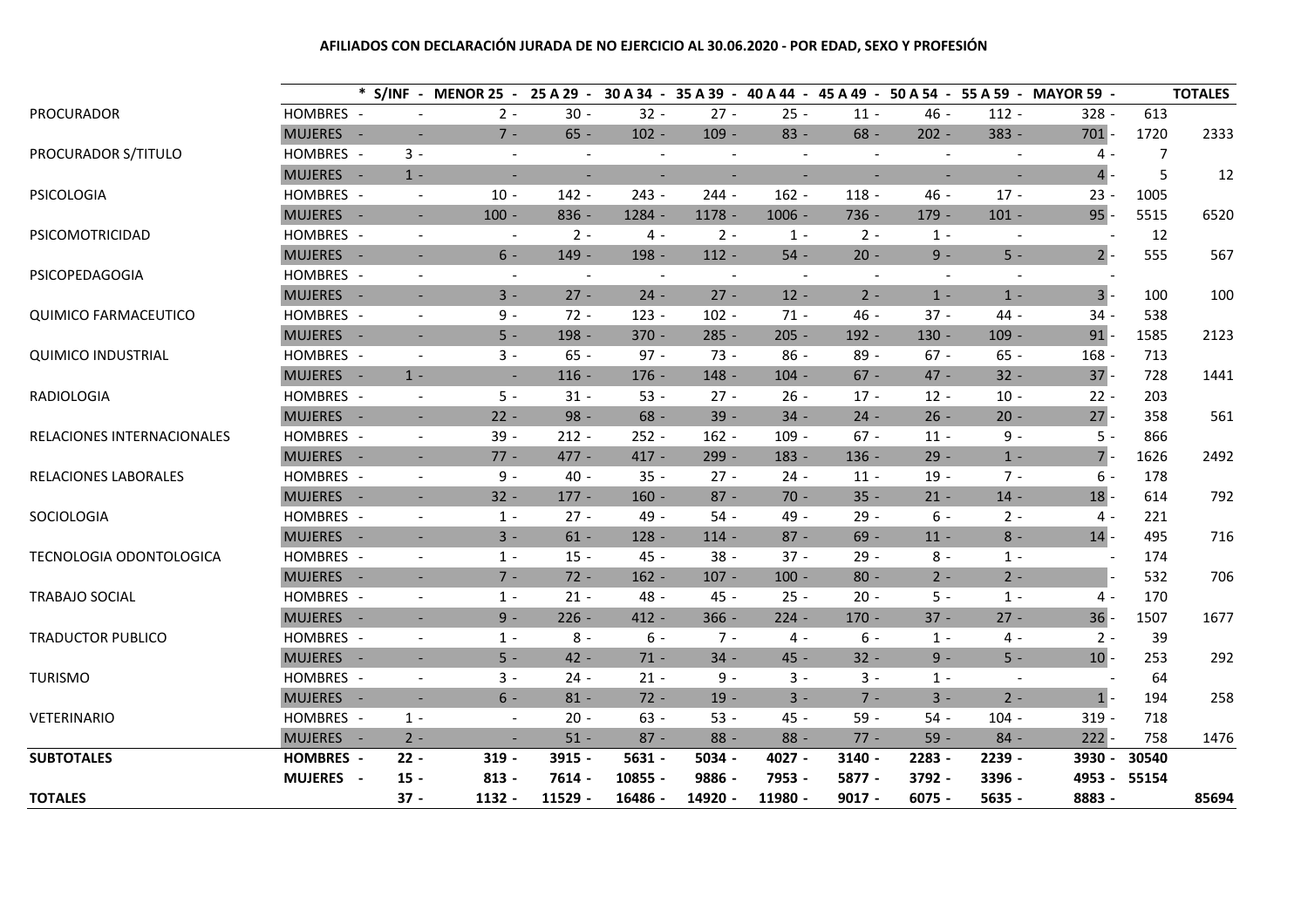### **AFILIADOS CON DJNE AL 31.12.2020 - POR EDAD, SEXO Y PROFESIÓN**

|                              |                | * S/INF                  |                          | MENOR 25 -               |                          |         |                          |          |         |         |                          | 25 A 29 - 30 A 34 - 35 A 39 - 40 A 44 - 45 A 49 - 50 A 54 - 55 A 59 - MAYOR 59 - | <b>TOTALES</b> |         |
|------------------------------|----------------|--------------------------|--------------------------|--------------------------|--------------------------|---------|--------------------------|----------|---------|---------|--------------------------|----------------------------------------------------------------------------------|----------------|---------|
| <b>ABOGADO</b>               | <b>HOMBRES</b> |                          | $3 -$                    | $1 -$                    | $53 -$                   | $174 -$ | $190 -$                  | $209 -$  | $175 -$ | $204 -$ | 183 -                    | $324 -$                                                                          | 1516           |         |
|                              | <b>MUJERES</b> | $\sim$                   | $3 -$                    | $5 -$                    | $159 -$                  | $503 -$ | $654 -$                  | $667 -$  | 478 -   | $508 -$ | $413 -$                  | $615 -$                                                                          | 4005           | 5521    |
| <b>AGRIMENSOR HOMBRES</b>    |                | $\overline{\phantom{a}}$ | $\overline{\phantom{a}}$ | $\overline{\phantom{a}}$ | $2 -$                    | $1 -$   | $\sim$                   | $2 -$    | $3 -$   | 9 -     | $15 -$                   | $13 -$                                                                           | 45             |         |
|                              | <b>MUJERES</b> | $\blacksquare$           | $\overline{\phantom{a}}$ | $1 -$                    | $\sim$                   | $1 -$   | $2 -$                    | $1 -$    | $5 -$   | $2 -$   | $3 -$                    | $5 -$                                                                            | 20             | 65      |
| ARQUITECTO HOMBRES           |                | $\blacksquare$           | $1 -$                    | $4 -$                    | $99 -$                   | $127 -$ | $170 -$                  | $201 -$  | $195 -$ | $160 -$ | 134 -                    | 188 -                                                                            | 1279           |         |
|                              | <b>MUJERES</b> | $\overline{\phantom{a}}$ | $\overline{\phantom{a}}$ | $19 -$                   | $238 -$                  | $287 -$ | $273 -$                  | $289 -$  | $267 -$ | $202 -$ | $142 -$                  | $134 -$                                                                          | 1851           | 3130    |
| <b>BIBLIOTECOLC HOMBRES</b>  |                | $\sim$                   | $\blacksquare$           | $\sim$                   | 4 -                      | $14 -$  | $16 -$                   | $13 -$   | 8 -     | 4 -     | $2 -$                    | 8 -                                                                              | 69             |         |
|                              | <b>MUJERES</b> |                          |                          | $2 -$                    | $13 -$                   | $50 -$  | $62 -$                   | $74 -$   | $68 -$  | $26 -$  | $29 -$                   | $46 -$                                                                           | 370            | 439     |
| <b>CIENCIA POLIT HOMBRES</b> |                | $\overline{\phantom{a}}$ | $\blacksquare$           | $2 -$                    | $18 -$                   | $31 -$  | $40 -$                   | $29 -$   | $18 -$  | 9 -     | 6 -                      | 6 -                                                                              | 159            |         |
|                              | <b>MUJERES</b> | $\overline{\phantom{a}}$ | $\sim$                   | $1 -$                    | $24 -$                   | $33 -$  | $49 -$                   | $30 -$   | $15 -$  | $7 -$   | $1 -$                    | $6 -$                                                                            | 166            | 325     |
| <b>CIENCIAS ANT HOMBRES</b>  |                | $\sim$                   | $\sim$                   | $\sim$                   | $3 -$                    | $11 -$  | $13 -$                   | $16 -$   | $21 -$  | $3 -$   | $\blacksquare$           | $2 -$                                                                            | 69             |         |
|                              | <b>MUJERES</b> | $\blacksquare$           |                          | $\sim$                   | $10 -$                   | $22 -$  | $23 -$                   | $27 -$   | $34 -$  | $9 -$   | $3 -$                    | $4 -$                                                                            | 132            | 201     |
| <b>CIENCIAS BIOL HOMBRES</b> |                | $\blacksquare$           | $\blacksquare$           | 6 -                      | $25 -$                   | $82 -$  | $93 -$                   | $57 -$   | $40 -$  | $11 -$  | $3 -$                    | $2 -$                                                                            | 319            |         |
|                              | <b>MUJERES</b> | $\blacksquare$           | $\sim$                   | $10 -$                   | $54 -$                   | $141 -$ | 198 -                    | $121 -$  | $71 -$  | $13 -$  | $4 -$                    | $1 -$                                                                            | 613            | $932 -$ |
| <b>CIENCIAS DE L HOMBRES</b> |                | $\overline{\phantom{a}}$ | $\overline{\phantom{a}}$ | $20 -$                   | 194 -                    | $335 -$ | $321 -$                  | $217 -$  | $95 -$  | $25 -$  | $18 -$                   | 4 -                                                                              | 1229           |         |
|                              | <b>MUJERES</b> | $\overline{\phantom{a}}$ | $\sim$                   | $73 -$                   | $613 -$                  | $835 -$ | $678 -$                  | $479 -$  | $163 -$ | $29 -$  | $9 -$                    | $7 -$                                                                            | 2886           | 4115    |
| <b>CIENCIAS HIST HOMBRES</b> |                | $\overline{\phantom{a}}$ | $\blacksquare$           | $\overline{\phantom{a}}$ | $1 -$                    | $5 -$   | $7 -$                    | $5 -$    | $3 -$   | $2 -$   | $1 -$                    | $3 -$                                                                            | 27             |         |
|                              | <b>MUJERES</b> |                          |                          | $\blacksquare$           | $\blacksquare$           | $4 -$   | $7 -$                    | $7 -$    | $3 -$   | $2 -$   | $2 -$                    | $5 -$                                                                            | 30             | $57 -$  |
| <b>CONTADOR</b>              | <b>HOMBRES</b> | $\blacksquare$           | $1 -$                    | $176 -$                  | $1258 -$                 | 1487 -  | 1198 -                   | $957 -$  | 737 -   | $490 -$ | $372 -$                  | $462 -$                                                                          | 7138           |         |
|                              | <b>MUJERES</b> |                          | $\overline{\phantom{a}}$ | $284 -$                  | $1666 -$                 | 1959 -  | 1693 -                   | 1356 -   | $949 -$ | $573 -$ | $470 -$                  | $401 -$                                                                          | 9351 ****      |         |
| DISE\O                       | <b>HOMBRES</b> | $\overline{\phantom{a}}$ | $\overline{\phantom{a}}$ | $12 -$                   | $45 -$                   | $69 -$  | $49 -$                   | $23 -$   | $8 -$   | $1 -$   | $2 -$                    | $\sim$                                                                           | 209            |         |
|                              | <b>MUJERES</b> | $\sim$                   | $\sim$                   | $43 -$                   | $224 -$                  | $266 -$ | $167 -$                  | $60 -$   | $15 -$  | $3 -$   | $\sim$                   | $\sim$                                                                           | 778            | 987     |
| <b>EDUCACION</b>             | <b>HOMBRES</b> | $\blacksquare$           | $\sim$                   | $\sim$                   | $2 -$                    | $9 -$   | $16 -$                   | $13 -$   | $18 -$  | $6 -$   | $2 -$                    | $10 -$                                                                           | 76             |         |
|                              | <b>MUJERES</b> | $\blacksquare$           |                          | $9 -$                    | $63 -$                   | $67 -$  | $59 -$                   | $38 -$   | $24 -$  | $21 -$  | $17 -$                   | $31 -$                                                                           | 329            | 405     |
| <b>EDUCACION F HOMBRES</b>   |                | $\blacksquare$           | $\blacksquare$           | $42 -$                   | $419 -$                  | $546 -$ | $433 -$                  | $166 -$  | $38 -$  | $14 -$  | $9 -$                    | $3 -$                                                                            | 1670           |         |
|                              | <b>MUJERES</b> | $\sim$                   |                          | $45 -$                   | $275 -$                  | $399 -$ | $281 -$                  | $109 -$  | $24 -$  | $10 -$  | $6 -$                    | $2 -$                                                                            | 1151           | 2821    |
| <b>ENFERMERA/(HOMBRES</b>    |                | $\blacksquare$           | $\sim$                   | $1 -$                    | $40 -$                   | $93 -$  | $167 -$                  | $158 -$  | $118 -$ | $78 -$  | $47 -$                   | $69 -$                                                                           | 771            |         |
|                              | <b>MUJERES</b> | $\sim$                   | $3 -$                    | $17 -$                   | $299 -$                  | $778 -$ | $1181 -$                 | $1036 -$ | $871 -$ | 739 -   | $541 -$                  | $932 -$                                                                          | 6397           | 7168    |
| ESTADISTICA HOMBRES          |                | $\blacksquare$           | $\blacksquare$           | $\blacksquare$           | $3 -$                    | 6 -     | $10 -$                   | 6 -      | $2 -$   |         | $\sim$                   | $\blacksquare$                                                                   | 27             |         |
|                              | <b>MUJERES</b> | $\overline{\phantom{a}}$ |                          | $\overline{\phantom{a}}$ | $2 -$                    | $10 -$  | $14 -$                   | $11 -$   | $1 -$   |         |                          |                                                                                  | 38             | 65      |
| <b>FILOSOFIA</b>             | <b>HOMBRES</b> | $\overline{\phantom{a}}$ |                          | $\overline{\phantom{a}}$ | $5 -$                    | $12 -$  | $11 -$                   | $17 -$   | $7 -$   | $1 -$   | $2 -$                    | 4 -                                                                              | 59             |         |
|                              | <b>MUJERES</b> |                          |                          | $1 -$                    | $2 -$                    | $12 -$  | $19 -$                   | $4 -$    | $9 -$   | $2 -$   | $2 -$                    | $6 -$                                                                            | 57             | 116     |
| <b>FISICA</b>                | <b>HOMBRES</b> | $\overline{\phantom{a}}$ | $\blacksquare$           | $5 -$                    | $10 -$                   | $11 -$  | $25 -$                   | 8 -      | $5 -$   | $1 -$   | $2 -$                    | $\blacksquare$                                                                   | 67             |         |
|                              | <b>MUJERES</b> | $\sim$                   | $\sim$                   | $\sim$                   | $5 -$                    | $12 -$  | $4 -$                    | $3 -$    | $3 -$   | $\sim$  | $\sim$                   | $\sim$                                                                           | 27             | 94      |
| <b>FISIOTERAPIA HOMBRES</b>  |                | $\blacksquare$           | $\blacksquare$           | $5 -$                    | $41 -$                   | $55 -$  | $35 -$                   | $37 -$   | $22 -$  | $7 -$   | 4 -                      | $2 -$                                                                            | 208            |         |
|                              | <b>MUJERES</b> | $\sim$                   | $\blacksquare$           | $24 -$                   | $127 -$                  | $109 -$ | $86 -$                   | $96 -$   | $79 -$  | $30 -$  | $20 -$                   | $11 -$                                                                           | 582            | 790     |
| <b>FONOAUDIOL HOMBRES</b>    |                | $\sim$                   |                          |                          | $\overline{\phantom{a}}$ |         | $\overline{\phantom{a}}$ |          |         |         |                          | $\blacksquare$                                                                   |                |         |
|                              | <b>MUJERES</b> | $\blacksquare$           | $\blacksquare$           | $2 -$                    | $3 -$                    | $9 -$   | $15 -$                   | $12 -$   | $12 -$  | $4 -$   | $\overline{\phantom{a}}$ | $4 -$                                                                            | 61             | 61      |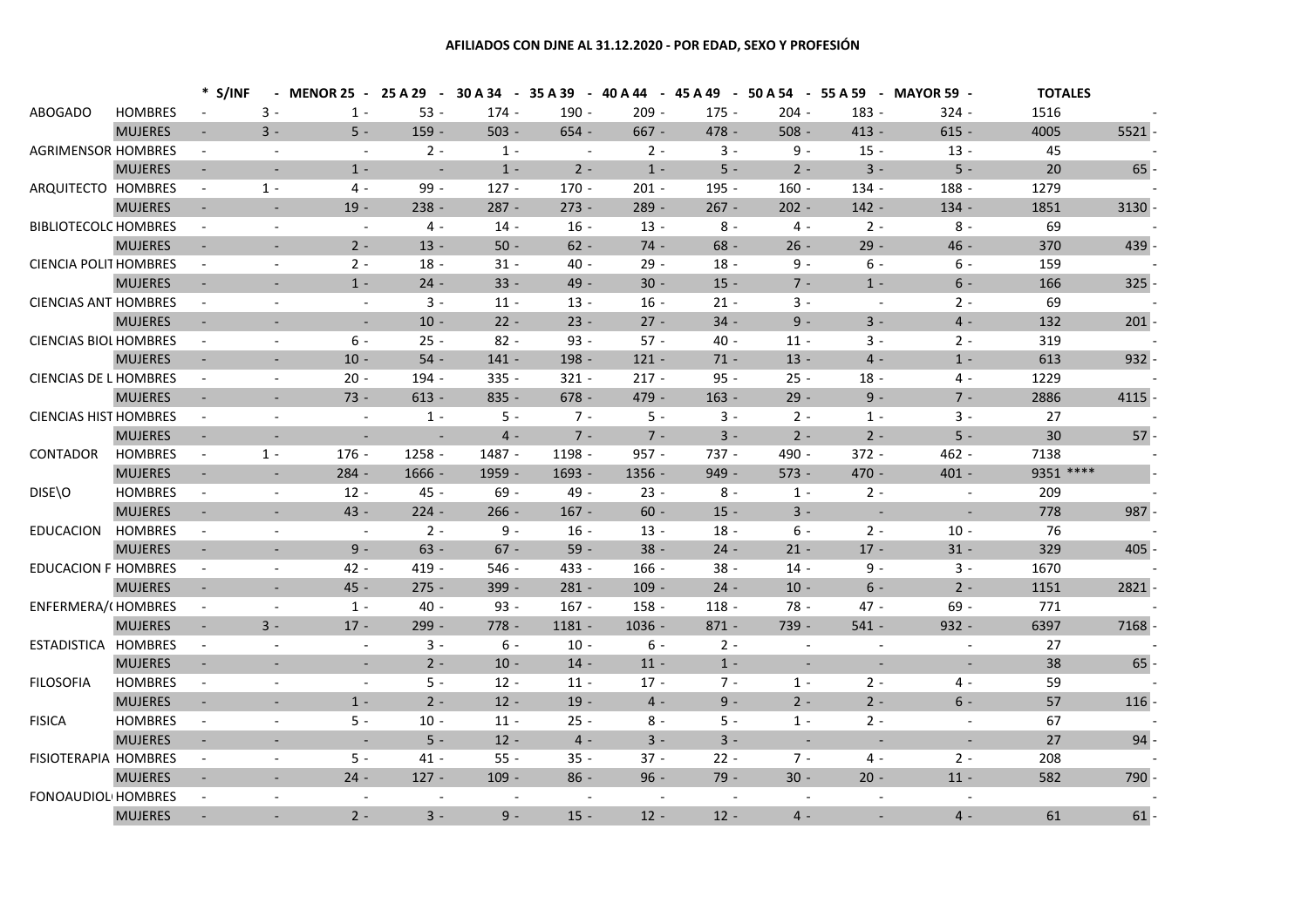### **AFILIADOS CON DJNE AL 31.12.2020 - POR EDAD, SEXO Y PROFESIÓN**

|                             |                |                          | * S/INF                  | <b>MENOR 25 -</b>        | 25 A 29<br>$\sim$ | 30 A 34<br>$\sim$ | 35 A 39        | $-40A44$                 | $-45A49$<br>$\sim$ $-$ |                          |                          | 50 A 54 - 55 A 59 - MAYOR 59 - | <b>TOTALES</b>  |      |
|-----------------------------|----------------|--------------------------|--------------------------|--------------------------|-------------------|-------------------|----------------|--------------------------|------------------------|--------------------------|--------------------------|--------------------------------|-----------------|------|
| <b>GEOGRAFIA</b>            | <b>HOMBRES</b> |                          |                          |                          |                   | $5 -$             | $5 -$          | $1 -$                    | $2 -$                  |                          |                          |                                | 13              |      |
|                             | <b>MUJERES</b> | $\omega$                 | $\blacksquare$           | $\blacksquare$           | $3 -$             | $1 -$             | $3 -$          | $\sim$                   |                        | $\overline{\phantom{a}}$ | $\blacksquare$           | $1 -$                          | 8               | 21   |
| <b>GEOLOGIA</b>             | <b>HOMBRES</b> | $\blacksquare$           |                          | $\blacksquare$           | $6 -$             | $7 -$             | $6 -$          | $6 -$                    | 4 -                    | $1 -$                    | $\overline{\phantom{a}}$ |                                | 30              |      |
|                             | <b>MUJERES</b> | $\sim$                   |                          | $\overline{\phantom{a}}$ | $6 -$             | $7 -$             | $3 -$          | $11 -$                   | $1 -$                  |                          | $1 -$                    |                                | 29              | 59   |
| <b>HUMANIDADE HOMBRES</b>   |                | $\blacksquare$           | $\bar{\phantom{a}}$      | $1 -$                    | $2 -$             | $3 -$             | $2 -$          | $2 -$                    | $\sim$                 | $\sim$                   | $\bar{\phantom{a}}$      | $\blacksquare$                 | 10              |      |
|                             | <b>MUJERES</b> | $\blacksquare$           | $\overline{\phantom{a}}$ | $\sim$                   | $1 -$             | $2 -$             | $4 -$          | $8 -$                    | $1 -$                  | $1 -$                    | $\blacksquare$           | $1 -$                          | 18              | 28   |
| <b>INGENIERO ACHOMBRES</b>  |                | $\blacksquare$           | $3 -$                    | $9 -$                    | $268 -$           | $421 -$           | $267 -$        | $271 -$                  | $295 -$                | $231 -$                  | $266 -$                  | $657 -$                        | 2688            |      |
|                             | <b>MUJERES</b> | $\blacksquare$           |                          | $8 -$                    | $152 -$           | $136 -$           | $89 -$         | $121 -$                  | $136 -$                | $115 -$                  | $100 -$                  | $194 -$                        | 1051            | 3739 |
| <b>INGENIERO CI HOMBRES</b> |                | $\sim$                   | $\overline{\phantom{a}}$ | $5 -$                    | $53 -$            | $54 -$            | $82 -$         | $60 -$                   | $42 -$                 | $60 -$                   | $81 -$                   | $102 -$                        | 539             |      |
|                             | <b>MUJERES</b> | $\sim$                   | $\equiv$                 | $2 -$                    | $30 -$            | $50 -$            | $47 -$         | $43 -$                   | $15 -$                 | $25 -$                   | $28 -$                   | $13 -$                         | 253             | 792  |
| <b>INGENIERO IN HOMBRES</b> |                | $\omega$                 | $1 -$                    | $22 -$                   | 447 -             | $775 -$           | $811 -$        | 699 -                    | $574 -$                | $419 -$                  | $384 -$                  | $385 -$                        | 4517            |      |
|                             | <b>MUJERES</b> | $\sim$                   | $1 -$                    | $7 -$                    | $138 -$           | $215 -$           | $191 -$        | $170 -$                  | $179 -$                | $153 -$                  | 199 -                    | $106 -$                        | 1359            | 5876 |
| LABORATORIC HOMBRES         |                | $\sim$                   | $\overline{\phantom{a}}$ | $1 -$                    | $11 -$            | $18 -$            | $32 -$         | $15 -$                   | $14 -$                 | $9 -$                    | $3 -$                    | $1 -$                          | 104             |      |
|                             | <b>MUJERES</b> | $\blacksquare$           | $\overline{\phantom{a}}$ | $13 -$                   | $96 -$            | $129 -$           | $125 -$        | $117 -$                  | $94 -$                 | $42 -$                   | $13 -$                   | $4 -$                          | 633             | 737  |
| LETRAS                      | <b>HOMBRES</b> | $\blacksquare$           | $\bar{\phantom{a}}$      | $\overline{\phantom{a}}$ | $4 -$             | 6 -               | $10 -$         | $8 -$                    | 4 -                    | $3 -$                    | $\overline{\phantom{a}}$ |                                | 35              |      |
|                             | <b>MUJERES</b> | $\sim$                   |                          | $\sim$                   | $3 -$             | $6 -$             | $16 -$         | $15 -$                   | $18 -$                 | $1 -$                    | $3 -$                    | $10 -$                         | $72\,$          | 107  |
| LINGUISTICA                 | <b>HOMBRES</b> | $\sim$                   | $\sim$                   | $\sim$                   | $3 -$             | $\sim$            | $2 -$          | $3 -$                    | $2 -$                  | $\sim$                   | $\blacksquare$           | $1 -$                          | 11              |      |
|                             | <b>MUJERES</b> | $\sim$                   |                          | $\overline{\phantom{a}}$ | $2 -$             | $5 -$             | $10 -$         | $6 -$                    | $6 -$                  | $4 -$                    | $3 -$                    | $5 -$                          | 41              | 52   |
| <b>MARKETING</b>            | <b>HOMBRES</b> | $\blacksquare$           |                          | $\sim$                   | $8 -$             | $43 -$            | $37 -$         | $39 -$                   | $31 -$                 | $\sim$                   | $\overline{\phantom{a}}$ | $\overline{\phantom{a}}$       | 158             |      |
|                             | <b>MUJERES</b> |                          |                          |                          | $21 -$            | $36 -$            | $43 -$         | $57 -$                   | $26 -$                 | $2 -$                    |                          | $1 -$                          | 186             | 344  |
| <b>MATEMATICA HOMBRES</b>   |                | $\blacksquare$           | $\sim$                   | $1 -$                    | $8 -$             | $15 -$            | $20 -$         | $8 -$                    | $4 -$                  | $3 -$                    | $\sim$                   | $2 -$                          | 61              |      |
|                             | <b>MUJERES</b> | $\sim$                   | $\sim$                   | $\sim$                   | $5 -$             | $9 -$             | $8 -$          | $7 -$                    | $1 -$                  | $\sim$                   | $\blacksquare$           | $\overline{a}$                 | 30 <sup>°</sup> | 91   |
| <b>MEDICO</b>               | <b>HOMBRES</b> | $\sim$                   | $8\,$ -                  | $1 -$                    | 79 -              | $155 -$           | $162 -$        | $153 -$                  | $157 -$                | $173 -$                  | $270 -$                  | 740 -                          | 1898            |      |
|                             | <b>MUJERES</b> | $\sim$                   | $4 -$                    | $2 -$                    | $236 -$           | $332 -$           | $346 -$        | $384 -$                  | $274 -$                | $343 -$                  | $384 -$                  | 885 -                          | 3190            | 5088 |
| NEUMOCARDI HOMBRES          |                | $\sim$                   |                          | $\blacksquare$           | $2 -$             | $3 -$             | $12 -$         | $5 -$                    | $6 -$                  | $3 -$                    | $1 -$                    | $2 -$                          | 34              |      |
|                             | <b>MUJERES</b> | $\sim$                   | $\sim$                   | $3 -$                    | $23 -$            | $20 -$            | $18 -$         | $17 -$                   | $8 -$                  | $11 -$                   | $6 -$                    | $6 -$                          | 112             | 146  |
| NUTRICIONIST HOMBRES        |                | $\blacksquare$           | $\sim$                   | $2 -$                    | $21 -$            | $37 -$            | $26 -$         | $10 -$                   | $10 -$                 | $1 -$                    | $2 -$                    | $\blacksquare$                 | 109             |      |
|                             | <b>MUJERES</b> | $\sim$                   | $\sim$                   | $11 -$                   | $281 -$           | $503 -$           | $421 -$        | $289 -$                  | 198 -                  | $63 -$                   | $24 -$                   | $28 -$                         | 1818            | 1927 |
| ODONTOLOG(HOMBRES           |                | $\blacksquare$           | $1 -$                    | $1 -$                    | $8 -$             | $13 -$            | $18 -$         | $19 -$                   | $36 -$                 | $53 -$                   | $57 -$                   | $147 -$                        | 353             |      |
|                             | <b>MUJERES</b> | $\overline{\phantom{a}}$ | $\sim$                   | $1 -$                    | $27 -$            | $47 -$            | $68 -$         | $72 -$                   | $112 -$                | $128 -$                  | $191 -$                  | $247 -$                        | 893             | 1246 |
| OFTALMOLOG HOMBRES          |                | $\blacksquare$           | $\sim$                   | $\overline{\phantom{a}}$ | $\blacksquare$    | $3 -$             | $1 -$          | $\sim$                   |                        | $\sim$                   | $1 -$                    | $2 -$                          | 7               |      |
|                             | <b>MUJERES</b> | $\sim$                   | $\blacksquare$           | $\blacksquare$           | $1 -$             | $12 -$            | $5 -$          | $4 -$                    | $3 -$                  | $1 -$                    | $\blacksquare$           | $1 -$                          | 27              | 34   |
| PARTERA                     | <b>HOMBRES</b> | $\sim$                   | $\overline{\phantom{a}}$ | $\sim$                   | $\blacksquare$    | $\blacksquare$    | $\sim$         | $\overline{\phantom{a}}$ | $\blacksquare$         | $\sim$                   | $\blacksquare$           | $\blacksquare$                 |                 |      |
|                             | <b>MUJERES</b> | $\sim$                   | $\sim$                   | $4 -$                    | $59 -$            | $100 -$           | $80 -$         | $69 -$                   | $65 -$                 | $24 -$                   | $32 -$                   | $134 -$                        | 567             | 567  |
| PROCURADOR HOMBRES          |                | $\blacksquare$           | $\overline{\phantom{a}}$ | $\blacksquare$           | $30 -$            | $33 -$            | $26 -$         | $23 -$                   | $18 -$                 | $40 -$                   | $105 -$                  | 339 -                          | 614             |      |
|                             | <b>MUJERES</b> | $\sim$                   | $\overline{\phantom{a}}$ | $8 -$                    | $54 -$            | $100 -$           | $109 -$        | $86 -$                   | $65 -$                 | $172 -$                  | $379 -$                  | $743 -$                        | 1716            | 2330 |
| PROCURADOR HOMBRES          |                | $\blacksquare$           | $3 -$                    |                          |                   |                   |                |                          |                        |                          |                          | 4 -                            | 7               |      |
|                             | <b>MUJERES</b> | $\overline{\phantom{a}}$ | $1 -$                    |                          |                   |                   | $\blacksquare$ |                          |                        |                          | $\blacksquare$           | $4 -$                          | 5               | 12   |